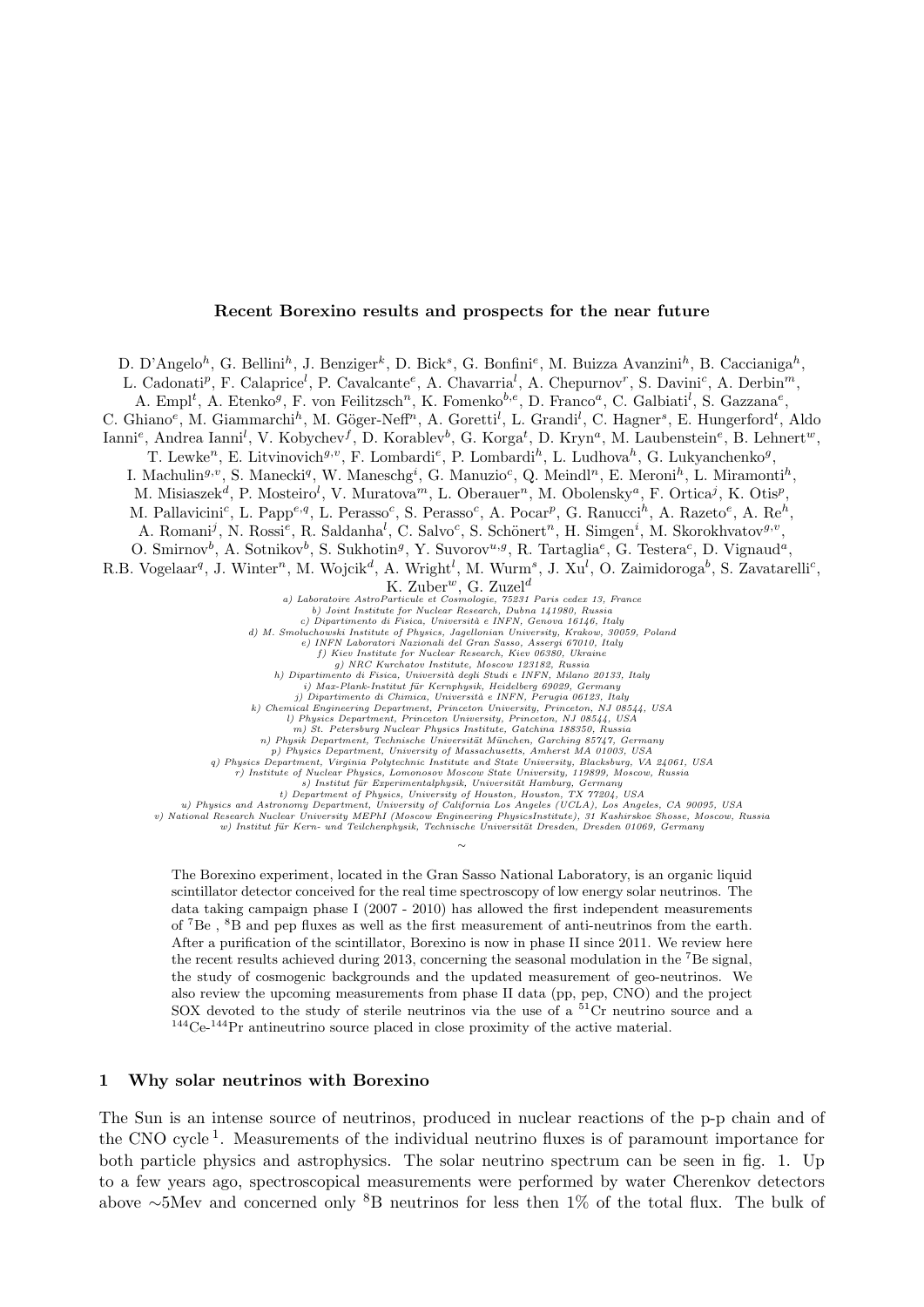

Figure 1 – Solar Neutrino Spectrum.



Figure 2 – Survival probability of electron neutrinos as foreseen by the MSW-LMA model. Data points discussed here are also shown.

neutrinos at low energies were detected with radiochemical experiments, incapable of resolving the individual components. Neutrinos are emitted in the sun as electron flavour neutrinos and oscillate to a different flavour during the trajectory to the Earth. The MSW mechanism at Large Mixing Angle (LMA) foresees the survival probability for electron neutrinos on Earth (fig. [2\)](#page-0-0). Borexino was designed to achieve spectroscopy of the low energy part of the solar neutrino spectrum, in particular the flux of the <sup>7</sup>Be monochromatic line at 862keV. Borexino has largely exceeded the expected performance with the physics program broadening way past the original goal.

#### <span id="page-1-0"></span>2 The Borexino Project

**Detector layout.** The Borexino detector<sup>[2](#page-7-1)</sup> is sketched in fig. [3.](#page-1-0) It is located at the Gran Sasso National Laboratories (LNGS) in central Italy, at a depth of 3800m w.e.. The active mass consists of 278t of pseudocumene (PC), doped with 1.5g/l of PPO. The scintillator is contained in a thin  $(125 \ \mu m)$  nylon Inner Vessel (IV), 8.5m in diameter. The IV is surrounded by two concentric PC buffers doped with a light quencher. The scintillator and buffers are contained in a Stainless Steel Sphere (SSS) with a diameter of 13.7m. The SSS is enclosed in a Water Tank (WT), containing 2100t of ultrapure water as an additional shield. The scintillation light is detected via 2212 8" Photo-Multiplier Tubes (PMTs) uniformly distributed on the inner surface of the SSS. Additional 208 8" PMTs instrument the WT and detect the Cherenkov light radiated by muons in the water shield. Neutrinos are detected via elastic scattering on electrons in the target material.



Figure 3 – Schematics of the Borexino detector.

Detector performance. The Borexino scintillator has a high light yield:  $\sim 10^4$  photons/MeV, resulting in 500 detected photoelectrons/MeV. The fast time response (∼ 3ns) allows to reconstruct the events position by means of a time-of-flight technique with ∼13cm precision. Depending on the analysis, the fiducial volume is defined between 75t and 150t. The signature of  $\mathrm{^{7}Be}$  neutrinos is a Compton-like shoulder at 665keV in the electron recoil spectrum. The energy resolution  $(1\sigma)$  at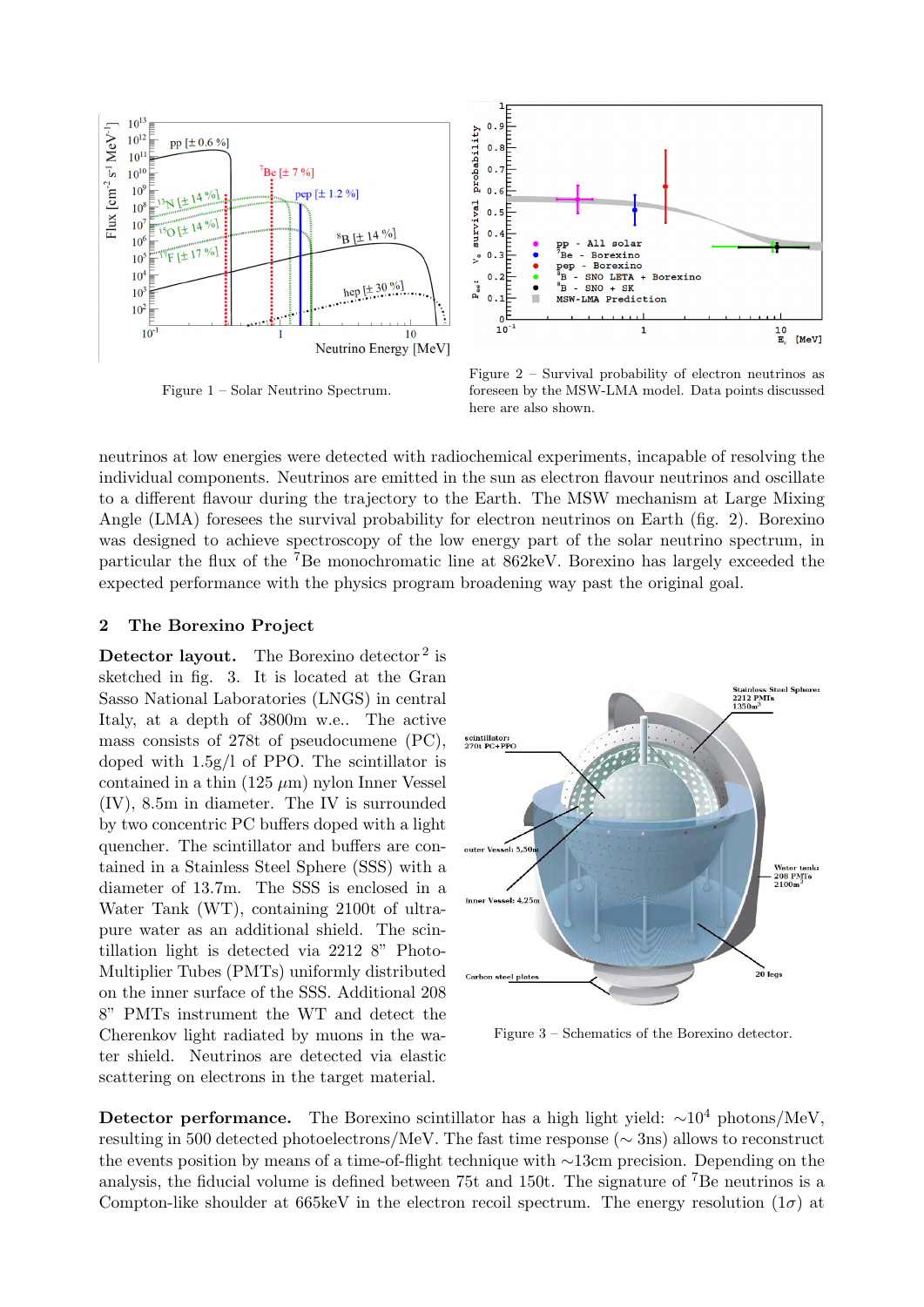<sup>7</sup>Be energy is as low as 44 keV (or 6.6%). The energy threshold is  $\sim$ 40keV, however the analysis threshold was limited so far by the knowledge of <sup>14</sup>C spectral shape to <sup>∼</sup>250keV. Recently we have successfully reduced our threshold to 165keV (sec. [5\)](#page-5-0). Pulse Shape Analysis (PSA) is performed to identify various classes of events, among which electronic noise, pile-up events, muons,  $\alpha$  and  $\beta$ particles.

<span id="page-2-0"></span>Borexino timeline. The Phase I of Borexino occurred between May 2007 and May 2010. After the purification of the scintillator through loop water extraction, in November 2011 the Phase II of Borexino started and is expected to last at least until the end of 2014. The energy scale uncertainty in the range [0.2-2.0]MeV has been determined at 1.5% precision, using multiple gamma sources. The position reconstruction algorithm has been tuned using a Rn source placed in 184 positions inside the active volume. The determination of the fiducial volume is  $-1.3\%+0.5\%$ . An external calibration campaign has allowed to correctly model external gamma backgrounds. The calibrations will be repeated before the end of Phase II to demonstrate stability of the detector and possibly to improve the previous results<sup>[3](#page-7-2)</sup>.

Table 1: Background levels in the Borexino scintillator. cpd stands for "counts per day".

| <i>Isotope</i>       | Typical                                | Required                   | Before purification                           | After purification                    |
|----------------------|----------------------------------------|----------------------------|-----------------------------------------------|---------------------------------------|
| $^{238}$ U           | $\sqrt{2\ 10^{-5} g/g}$ (dust)         | $\sqrt{\leq 10^{-16} g/g}$ | $\overline{(5.3\pm 0.5) 10^{-18} g/g}$        | $< 0.8 \ 10^{-19}$ g/g                |
| 232Th                | $2\ 10^{-5}$ g/g (dust)                | $\leq 10^{-16}$ g/g        | $(3.8\pm0.8) 10^{-18}$ g/g                    | $< 1.0 \frac{10^{-18} \text{g/g}}{g}$ |
| $^{14}C/^{12}C$      | $10^{-12}$ (cosmogenic)                | $\leq 10^{-18}$            | $(2.69 \pm 0.06) 10^{-18}$                    | unchanged                             |
| $^{222}$ Rn          | $100 \text{ atoms/cm}^3 \text{ (air)}$ | $\leq$ 10cpd/100t          | 1cpd/100t                                     | unchanged                             |
| $^{40}$ K            | $2\ 10^{-6}$ g/g (dust)                | $\leq 10^{-18}$ g/g        | $≤0.4$ 10 <sup>-18</sup> g/g                  | unchanged                             |
| ${}^{85}\mathrm{Kr}$ | $1Bq/m^3$ (air)                        | $\leq$ 1cpd/100t           | (30±5) 10cpd/100t                             | $\leq$ 5cpd/100t                      |
| 39Ar                 | $17mBq/m3$ (air)                       | $\leq$ 1cpd/100t           | $\ll$ <sup>85</sup> Kr                        | $\ll^{85}\rm{Kr}$                     |
| $^{210}Po$           |                                        | not specified              | $\sim 80 \rightarrow \sim 5 \text{cpd/t}$     | unchanged                             |
| $^{210}$ Bi          |                                        | not specified              | $\sim 10 \rightarrow \sim 75 \text{cpd}/100t$ | $(27 \pm 8)$ cpd/100t                 |

<span id="page-2-2"></span>Borexino backgrounds. The background levels of the Borexino scintillator are summarised in tab. 1.  $^{238}$ U and  $^{232}$ Th contaminations are unpreced[en](#page-2-0)ted and largely exceed the requirements tab. 1. U and In contaminations are unprecedented and largery exceed the requirements of the experiment. Most other contaminants are at acceptable levels or have been reduced below required limits after purification. We observe the presence of  $^{210}Bi$  and  $^{210}Po$  out of equilibrium. <sup>210</sup>Po is of little concern as it is an  $\alpha$  emitter and it can be identified by PSA. <sup>210</sup>Bi has been rising during the data taking due to unclear motivations, possibly related to the movement of the scintillator. This variation was modelled and taken into account during the  $7Be$  flux modulation scintifiator. This variation was modeled and taken into account during the Be nux modulation<br>analysis (sec. [4\)](#page-3-0). <sup>210</sup>B was later reduced by the purification campaign to a level which might allow the measurement of CNO neutrino flux.  $\frac{1}{1}$  analysis (sec. 4). D was fattle reduced by e<br>iv<br>kevt  $\pm 6$ are summ the requi  $_{\mathrm{out}}$  or equin

### 3 Early results  $\mathcal{L}$  uncertainty in the Standard Solar Model ( $\mathcal{L}$

<span id="page-2-1"></span><sup>7</sup>Be flux. The measurement of the flux of <sup>7</sup>Be neutrinos was the primary goal of Borexino. Thanks to the unprecedented background levels, the first observation was published in sumexp., the move based valid was published in sum mer 2007, after only 3 months of data. The flux was later reviewed in 2008 and 2011 remux was fact feverwed in 2000 and 2011 ducing the error every time. The signal is extracted by a spectral fit along with other neutrino signals and background components  $($ fig. 4 $)$ . The fit is performed both using analytical spectral shapes and MonteCarlo generated curves, with or without the statistical subtraction of  $\alpha$  events via PSA, obtaining the same result within errors. The last measured  $t_{\text{start}}$  after 741d of live time (full Phase 1 rate<sup>4</sup> after 741d of live time (full Phase I) is



Figure  $4$  – Fit of the energy spectrum for <sup>7</sup>Be flux analysis.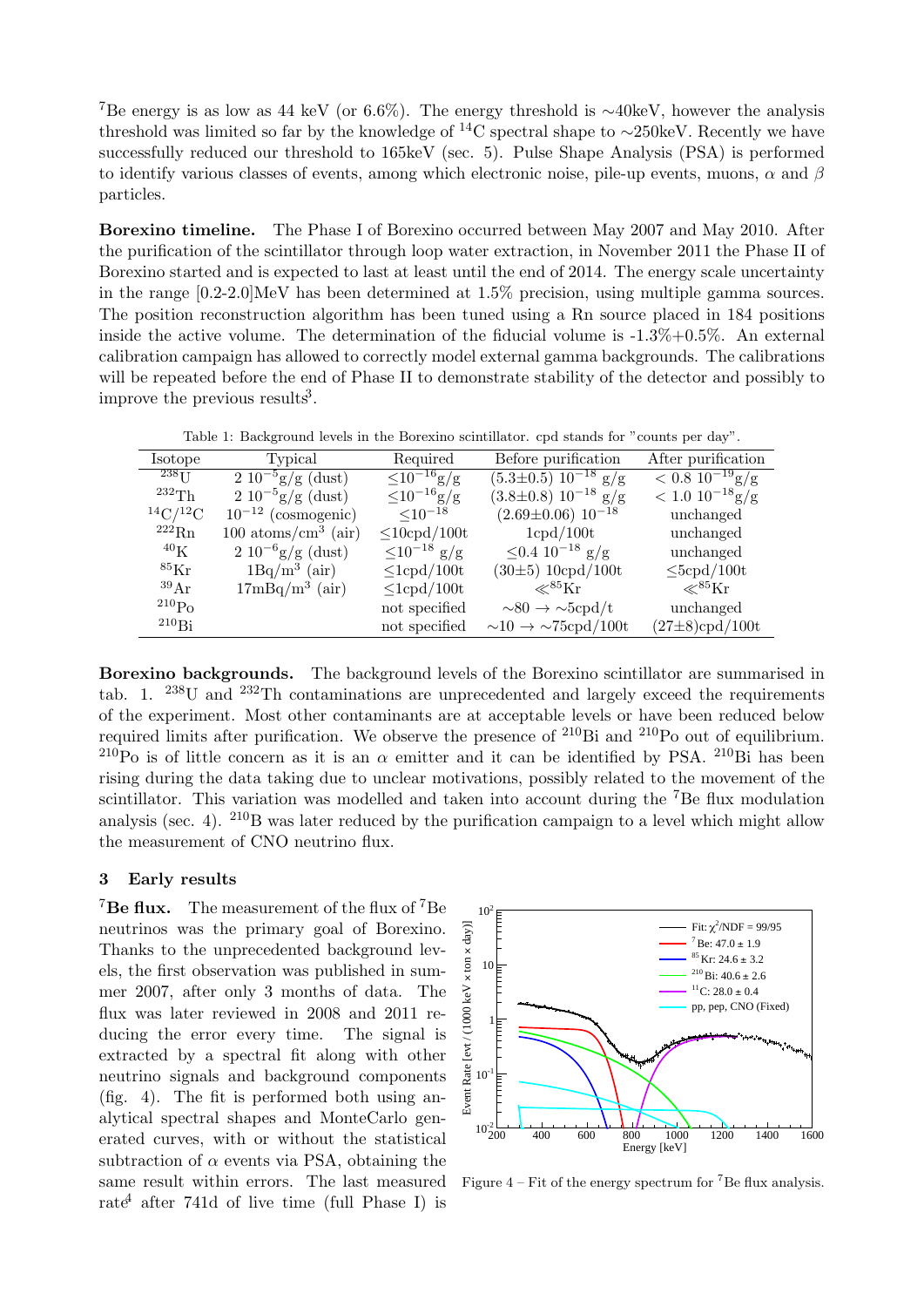$R_{Be} = 46.0 \pm 1.5_{stat} \pm 1.6_{sust}/d/100$ t. For the first time the experimental error (4.8%) is lower the theoretical error (7%). The rate corresponds to a flux of  $\Phi_{Be} = (3.10 \pm 0.15) \times 10^9 \text{cm}^{-2} \text{s}^{-1}$  with a survival probability  $P_{ee} = 0.51 \pm 0.07$  at 862keV.

<sup>7</sup>Be day-night asymmetry. We have carefully inspected the data set at the energy of <sup>7</sup>Be neutrino scattering looking for an eventual day-night asymmetry<sup>[5](#page-7-4)</sup>. This was foreseen in an alternative MSW scenario, called LOW, also compatible to some extent with the solar neutrino results. The LOW scenario before Borexino could be excluded only assuming CPT invariance and using the KamLAND reactor's antineutrino results. Our data is consistent with no asymmetry:  $A_{DN} = \Phi_N - \Phi_D/\Phi = 0.001 \pm 0.012_{stat} \pm 0.007_{syst}$ . With this result, the MSW-LOW mechanism can be ruled out at  $8.5\sigma$  using only solar neutrino data.

 $8B$  flux Borexino has measured the  $8B$  flux down to 3.0MeV<sup>[6](#page-7-5)</sup>. While the much larger water Cherenkov detectors can achieve better precision, Borexino holds the lowest threshold achieved so far. Lowering the threshold on  ${}^{8}B$  spectroscopy represents one of the key features to inspect the transition region of the LMA solution (see below). The measured rate is  $R_B = 0.22 \pm 0.04_{stat} \pm 0.04_{stat}$  $0.01_{syst}$  and corresponds to a flux of  $\Phi_B = (2.4 \pm 0.4_{stat} \pm 0.1_{syst}) \times 10^6 \text{cm}^{-2} \text{s}^{-1}$ . The flux above 5MeV is in good consistency with other results.

pep flux and CNO limits. As shown in fig. [2,](#page-0-0) the pep neutrino energy lies at the boundary between the Vacuum and the Transition region of the MSW survival probability. Pep neutrinos are closely related to the fundamental pp neutrinos and have their flux theoretically well constrained by this relation. Measuring the pep neutrino flux therefore can also test the core of the Standard Solar Model. In the same energy region are neutrinos from the CNO cycle reactions. CNO neutrinos are poorly constrained by the SSM and have never been detected so far. At this energy the cosmogenic background of  ${}^{11}C$  is overwhelming the pep/CNO neutrino flux by about an order of magnitude. We have made the measurement<sup> $7$ </sup> possible exploiting the three-fold coincidence between the parent muon, the  $^{11}$ C and the neutron most often accompanying its production to suppress the background. The rate of pep neutrinos has been extracted with a multivariate analysis based of the energy of the event, the distance from the center of the detector and a pulse shape parameter<sup>[7](#page-7-6)</sup>. The rate is  $R_{pep} = (3.1 \pm 0.6_{stat} \pm 0.3_{syst}) / d/100t$  corresponding to a flux of  $\Phi_{pep} = (1.6 \pm 0.3) \times 10^8 \text{cm}^{-2}\text{s}^{-1}$ and a survival probability of  $P_{pep}^{ee} = 0.62 \pm 0.17$  at 1.44MeV. The flux of CNO neutrinos could not be extracted due to the spectral shape degeneracy with the <sup>210</sup>Bi background. The strongest upper limit available to date has been however obtained from this analysis. The rate of CNO neutrinos is  $R < 7.1/d/100t$  at 95% C.L. corresponding to  $\Phi_{CNO} < 7.7 \times 10^8 \text{cm}^{-2} \text{s}^{-1}$ .

Survival probability after Borexino. Fig. [2](#page-0-0) shows the survival probability of electron neutrinos emitted by the Sun after travelling to the Earth along with experimental data available after the Borexino measurements. In addition to the measurements already discussed, the fundamental pp flux has been better determined (value shifted and errors reduced) by subtracting from the integrated measured rate of radiochemical experiments the other signal components, in particular <sup>7</sup>Be as measured by Borexino. The unexplored transition region 1-3MeV still has room for alternative models and new physics, in particular the proposed Non Standard neutrino Interactions (NSI) which foresee a different transition shape. There are two ways to test these hypotheses or confirm LMA: reducing the errors on pep flux (and to a lower extent on <sup>7</sup>Be flux) and lowering the threshold on <sup>8</sup>B neutrinos to observe (or not) the expected upturn of the spectrum. In its Phase II Borexino will follow both approaches.

### 4 Results in 2013

<span id="page-3-0"></span><sup>7</sup>Be flux annual modulation. The solar neutrino flux is expected to undergo a yearly modulation due to the eccentricity of the Earth's orbit around the Sun. The flux is minimal at the beginning of July and maximal at the beginning of January. The expected amplitude is  $\pm 3.4\%$ . The observation of this modulation in the <sup>7</sup>Be flux is the ultimate proof that Borexino is actually observing neutrinos from the Sun. For this analysis<sup>[8](#page-7-7)</sup> we have defined a dynamic and enlarged 141t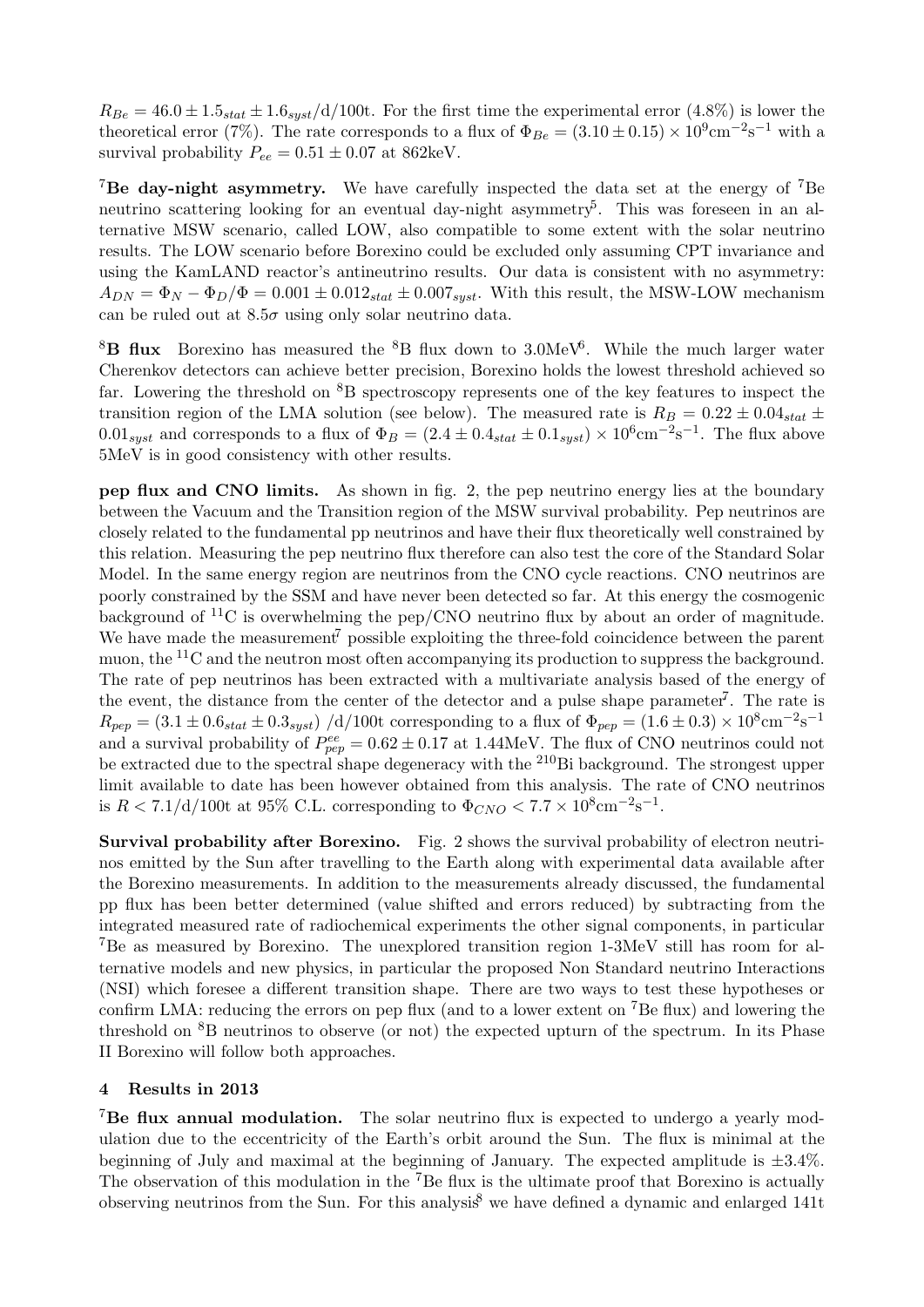FV with respect to the 75t used in the <sup>7</sup>Be rate analysis. This has been possible thanks to the precise determination of the vessel's shape from the distribution of <sup>210</sup>Bi events deposited on the vessel's surface on a weekly basis. Nevertheless performing the spectral fit on sub-periods of the data set is not a viable method due to reduced statistics. Using the Phase I data set (850d astr. time), we have considered the count rate in the  ${}^{7}Be$  region (105-380p.e.), which also includes background from the decay of  $2^{10}$ Bi in the scintillator. The last has been rising exponentially during the Phase I (sec [2\)](#page-2-2). We have averaged the rate on a 60d base (fig. [5,](#page-4-0) left) and we have fitted the result with:

<span id="page-4-0"></span>
$$
R = R_0 + R_{Bi}e^{\Lambda_{Bi}t} + \overline{R}[1 + 2\epsilon \cos(\frac{2\pi t}{T} - \phi)]
$$
\n(1)

where  $R_0$  accounts for a time independent background component. The rate  $R_{Bi}$  and the time constant  $\Lambda_{Bi}$  of <sup>210</sup>Bi background are fixed to values independently determined from a different energy interval. The period found is  $T = (1.01 \pm 0.07)$ y and the phase, measured from Jan 1<sup>st</sup> 2008, is  $\phi = (11.0 \pm 4.0)$ d. The average <sup>7</sup>Be rate and the eccentricity  $\epsilon$  are consistent within  $2\sigma$ with the spectral fit result and with the expected orbit eccentricity, respectively. The hypothesis of no modulation is rejected at  $> 3\sigma$ . An alternative approach uses Lomb-Scargle frequency analysis in 10d binned data set. The Spectral Power Density (SPD) distribution is shown in fig. [5](#page-4-0) (right). The significance of SPD peaks has been evaluated by Monte Carlo simulations of the signal and the background. The peak at 1y with SPD=7.96 has significance largely above  $3\sigma$ , while no other peak exceeds  $2\sigma$ .



Figure 5 – <sup>7</sup>Be flux modulation analysis. Left: 60d binned count rate evolution. Right: 10d binned Lomb-Scargle Spectral Power Density.

<span id="page-4-1"></span>Cosmogenics We have performed a thorough study of cosmogenic backgrounds in Borexino<sup>[9](#page-7-8)</sup>. The results are not only essential to low-energy neutrino analyses, but are also of substantial interest for direct dark matter and  $0\nu\beta\beta$  searches at underground facilities. Based on thermal neutron captures in the scintillator, a spallation neutron yield of  $Y_n = (3.10 \pm 0.11) \cdot 10^{-4} n / (\mu \cdot (\text{g/cm}^2))$ was determined. The lateral distance profile was measured based on the reconstructed parent muon tracks and neutron capture vertices and is shown in fig. [6.](#page-4-1) An average lateral distance of  $\lambda = (81.5 \pm 2.7)$  cm was found. The data results on neutron yield, multiplicity and lateral distributions were compared to Monte Carlo simulation predictions by the Fluka and Geant4 frameworks and are largely compatible. The simulated



Figure  $6$  – Lateral distance of neutron capture points from the parent muon track. Details of the fit can be found in ref. 0.  $s_{\text{max}}$  and the toy Monte  $\alpha$  is indicated by the solid red line. The dashed by the solid red line. The dashed by the dashed by the solid red line. The dashed by the dashed by the dashed by the dashed by the dashed by found in ref. 9.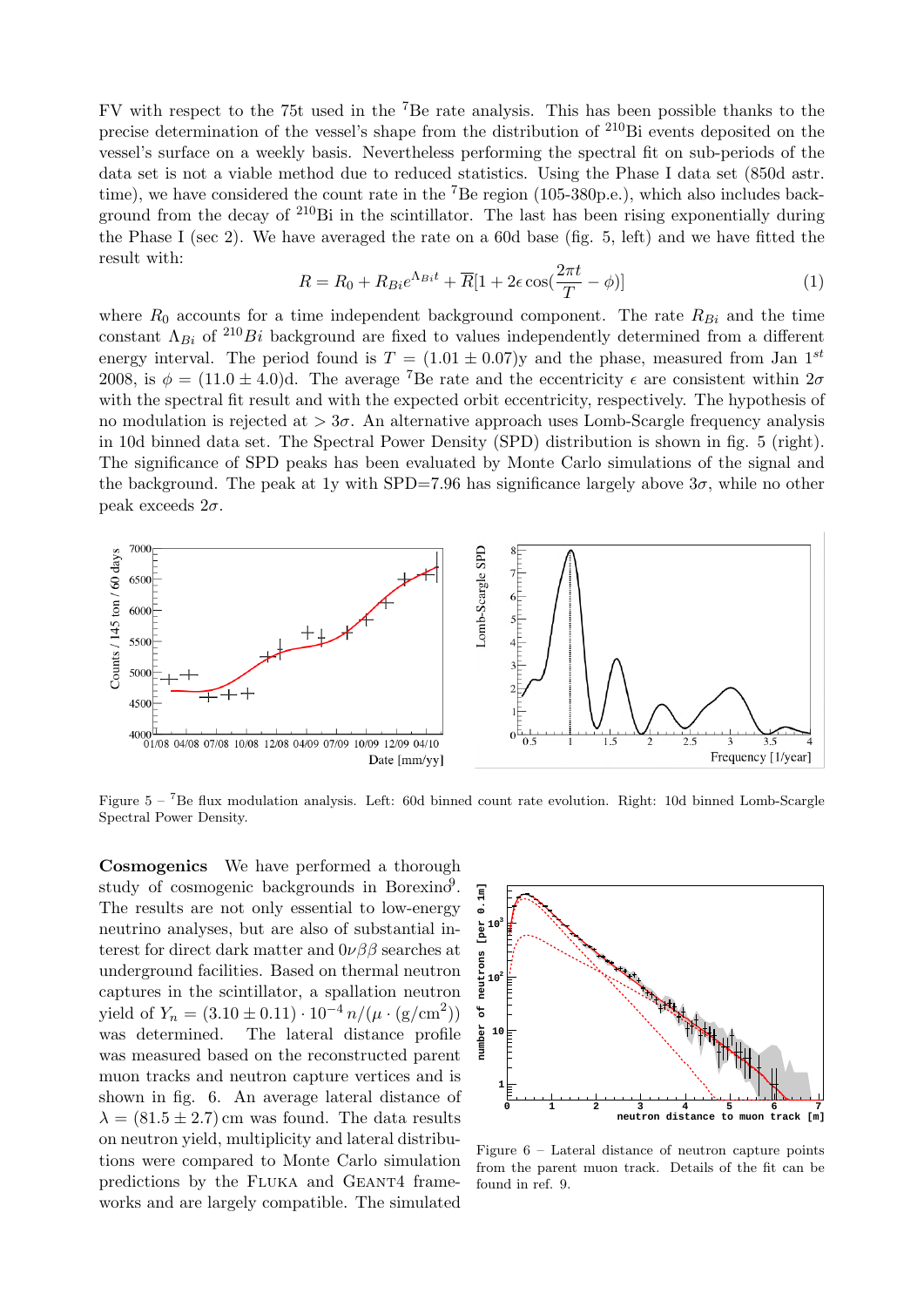neutron yield of FLUKA shows a deficit of  $\sim$ 20%, while the result of the GEANT4 simulation is in good agreement with the measured value. However, both simulations should be increased as a result on an underprediction of  ${}^{11}C$  production. The production rates of several cosmogenic radioisotopes in the scintillator were determined based on a simultaneous fit to energy and decay time distributions. Results of a corresponding analysis performed by the KamLAND collaboration are similar to our findings. Moreover, Borexino rates were compared to predictions by Fluka and Geant4: While there is good agreement within their uncertainties for most isotopes, some cases  $(^{12}B, ^{11}C, ^{8}Li$  for both codes and  $^{8}B, ^{9}Li$  for GEANT4 only) show a significant deviation between data and Monte Carlo simulation predictions.



Figure 7 – Left: antineutrino spectrum (prompt positron scattering). Right: Unbinned maximum likelihood of geo vs reactor antineutrino events.

<span id="page-5-1"></span>Geo-neutrinos Geo-neutrinos are anti-neutrinos produced in the radioactive chains of <sup>238</sup>U, <sup>232</sup>Th and by the decay of <sup>40</sup>K, with a flux of the order of  $\Phi_{\overline{\nu}} \sim 10^6 \text{cm}^{-2} \text{s}^{-1}$ . These long lived elements are found in the Earth crust and mantel with unknown abundances. Measuring Geoneutrinos flux at different locations can provide key information to the development of Earth models. Only geo-neutrinos from  $^{238}$ U and  $^{232}$ T chain elements can be measured by neutrino detectors, via Inverse Beta Decay with a threshold of 1.8MeV. The ratio of Th/U is supposed to be ∼3.9 from the analysis of meteorites with the same composition of the Earth. After the first observation in 20[10](#page-7-9), Borexino has now revised the result  $^{10}$  with six times more statistics and a significantly refined modelling of the main background component: the antineutrinos from power reactors. Almost all other backgrounds are negligible thanks to the tagging of the events based on the coincidence between the prompt positron scattering and ∼250us delayed 2.2Mev gamma from the n capture on H. Events pairs are selected by energy cuts on both events and by their space-time correlation. The efficiency of the cuts is  $0.84\pm0.01$  from simulations. The enlarged dynamic fiducial volume (see above) up to 25cm from the IV surface allows an exposure of  $(613\pm21)$  t · yr. We have selected 46 golden coincidences. An unbinned maximum likelihood fit of the prompt event energy spectrum returns  $N_{react} = 31.2^{+7}_{-6.1}$  (expected  $33.3 \pm 2.4$ ) and  $N_{geo} = 14.3 \pm 4.4$ . The last corresponds to a flux of  $S_{geo} = 38.8 \pm 12.0$  TNU (1TNU=  $1\nu/10^{32}$  protons /yr). The result is in good agreement with the Bulk Silicate Earth model predictions, however we are not yet at the level of discriminating among different model flavours.

#### <span id="page-5-0"></span>5 Phase II program

The most important opportunity for Borexino phase II is the measurement of the neutrino flux from the fundamental pp reaction in the core of the Sun. This is made possible by the low  ${}^{85}$ Kr and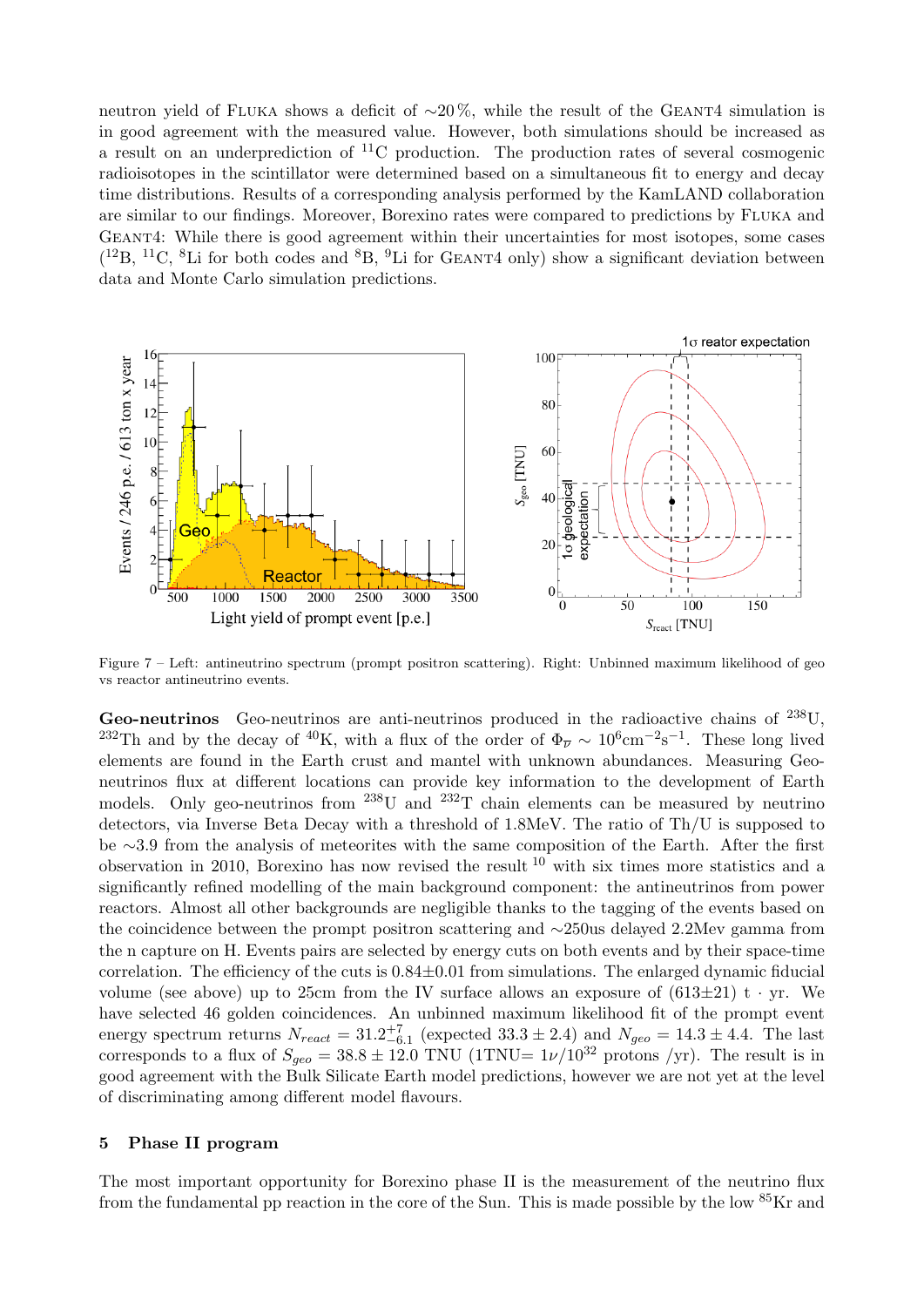<sup>210</sup>Bi concentrations achieved with the purification campaigns. A dedicated effort has been made to understand the spectrum response in the  ${}^{14}$ C end-point region and its pile-up effects, disentangling it from the pp spectrum. The expected statistical error is below 10% while the systematics are under study. The analysis is being finalised and the release is expected within 2014. The second highest priority is the precision measurement of the pep flux, possibly with 10% precision. At the same time we will attempt a measurement of the CNO fluxes, which are of fundamental astrophysical importance in particular as the they can help resolve the solar metallicity puzzle<sup>[1](#page-7-0)</sup>. If this will not be possible, we foresee to sensibly improve the limits we have already posed and we will proceed to a further purification campaign to reduce the  $^{210}$ Bi contamination, which is the limiting factor of this analysis. At the end of phase II we also expect to reduce the error on <sup>7</sup>Be flux at  $3\%$  and to measure the seasonal variation effect upon several cycles and without the background constraints of phase I (sec. [4\)](#page-3-0). Finally the Geo-neutrino and the solar  ${}^{8}B$  fluxes can be measured with higher statistics, the error on the latter possibly being reduced below 10%.

# <span id="page-6-0"></span>6 Short distance Oscillation with boreXino (SOX)

In the past years many different experimental indications have pointed toward the existence of sterile neutrinos. Although none of them is individually strong enough to make a claim, alltogether they justify a serious investigation. One of the most discussed evidence is the so-called reactor anomaly, which foresees an oscillation into the forth species with L/E∼1m/MeV. In Borexino, using neutrino source with energy of ∼1MeV, the oscillation length is significantly smaller then the detector size (∼10m) and significantly larger then the detector resolution (∼12-15cm). This allows to see oscillation wiggles in the position distribution of events. The location for such a source is the 1m cubical pit present under the detector, which was excavated for this purpose before the detector's construction. This uninvasive deployment requires no work on the detector, it bears no risk of contamination and does not terminate the solar run of Borexino. We foresee to deploy a <sup>51</sup>Cr and a  $^{144}$ Ce- $^{144}$ Pr source in 2015 and in 2016.  $^{51}$ Cr is dichromatic neutrino emitter with energies of 430keV (10%) and 750keV (90%) and a relatively short decay time ( $\tau \simeq 40d$ ). The activity required is of the order of 10MCi and we plan to achieve this by re-activating the Chromium material used in Gallex and GNO experiments which has a  $38\%$  <sup>50</sup>Cr abundance. Negotiations with reactor facilities in Oakridge (USA) and Mayak (Russia) are ongoing, taking also into account the need for quick transportation.  $^{144}Ce^{-144}Pr$  instead is a  $\beta$  emitter of antineutrinos with energies up to 3MeV and a more relaxed decay time of 411d. Thanks to the neutron tagging, which makes antineutrino detection essentially background free (see sec. [4\)](#page-5-1), we can perform the measurement with a source activity of about 100-120kCi. Negotiation with the Mayak facility is ongoing, where a source of the required activity can be made out of spent nuclear fuel. Fig. [8](#page-6-0) shows Montecarlo



Figure 8 – Oscillation wiggles in the SOX signals for a 10MCi <sup>51</sup>Cr source (left) and 100kCi <sup>144</sup>Ce-<sup>144</sup>Pr source (right).